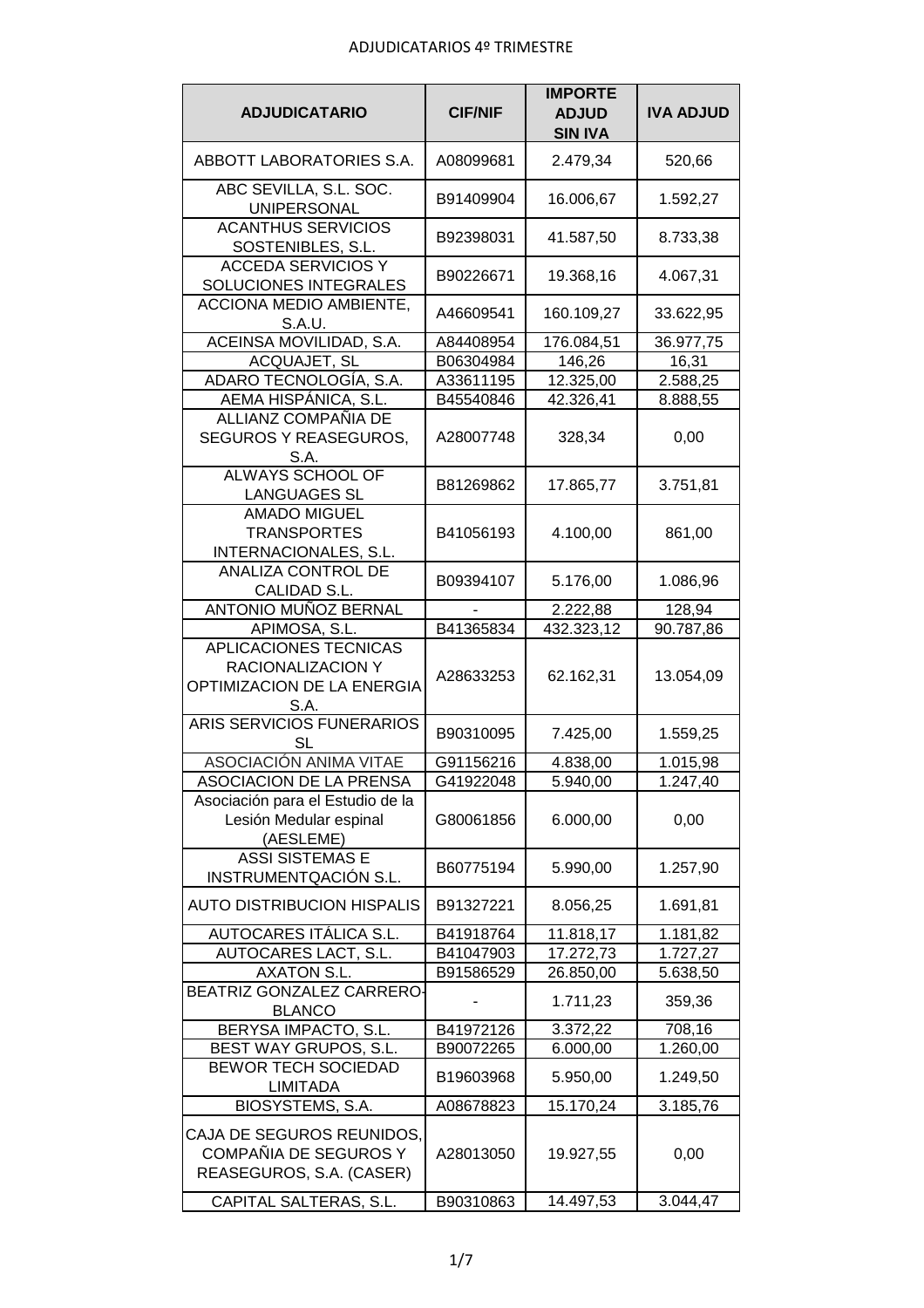| <b>ADJUDICATARIO</b>                                               | <b>CIF/NIF</b> | <b>IMPORTE</b><br><b>ADJUD</b><br><b>SIN IVA</b> | <b>IVA ADJUD</b> |
|--------------------------------------------------------------------|----------------|--------------------------------------------------|------------------|
| CASA TOMADA, S.L.                                                  | B90086224      | 1.718,58                                         | 68,74            |
| CASTRO JARANA, S.L.                                                | B41024134      | 88.834,70                                        | 18.655,29        |
| <b>CENTRO DE ESTUDIOS</b><br>ANDALUCIA S.A.                        | A41486457      | 1.900,00                                         | 0,00             |
| CENTRO ESPECIAL EMPLEO<br><b>ASPANRI SL</b>                        | B91255182      | 448,50                                           | 44,85            |
| <b>CENTRO ORTOPEDICO</b><br>THARSIS, S.L.                          | B41884602      | 818,82                                           | 81,89            |
| <b>CIASIPROIND</b>                                                 | B72079544      | 598.339,28                                       | 125.651,24       |
| CONGRESOS Y TURISMOS DE<br><b>SEVILLA SAU</b>                      | A90109729      | 5.950,00                                         | 1.249,50         |
| <b>CONSORCIO DE</b><br><b>COMPENSACION DE SEGUROS</b>              | Q2826011E      | 77.495,75                                        | 0,00             |
| CONTRATAS GUTIERREZ S.L.                                           | B91214346      | 164.886,01                                       | 34.626,05        |
| COSEJO GENERAL COSITAL                                             | Q2866023A      | 99,17                                            | 20,83            |
| <b>DALEPH INICIATIVAS Y</b><br>ORGANIZACIÓN S.A.                   | A63141170      | 5.990,00                                         | 1.257,90         |
| <b>DCD</b>                                                         | A81597320      | 1.575,00                                         | 330,75           |
| DEPORTES ALJARAFE S.L.                                             | B41204843      | 3.305,79                                         | 694,21           |
| DIÁVOLO PRODUCCIÓN<br>CULTURAL, S.L.                               | B21310321      | 35.103,93                                        | 7.371,83         |
| DIDI SHOW, S.C.                                                    | J90435298      | 1.157,02                                         | 242,98           |
| DIESIS FORMACIÓN S.L.                                              | B04889507      | 2.479,34                                         | 520,66           |
| <b>DISTRIBUCIONES</b><br><b>INDUSTRIALES Y CIENTIFICAS</b><br>S.L. | B04061206      | 11.350,00                                        | 2.383,50         |
| <b>DIVISIONES FLEXIBLES PARA</b><br>OFICINAS, S.L.U. (DIVIFLEX)    | B90352881      | 3.440,00                                         | 722,40           |
| <b>DOC 2001 SL</b>                                                 | B91106393      | 297.802,89                                       | 62.538,60        |
| DOMASA AGRICOLA, SL                                                | B41940040      | 6.610,31                                         | 1.388,17         |
| DRAGER SAFETY HISPANIA,<br><b>S.A.</b>                             | A83140012      | 57.500,00                                        | 12.075,00        |
| DUHBE TRANFORMACIONES Y<br>MONTAJES, S.L.                          | B06906903      | 112.045,66                                       | 23.529,59        |
| EDERE, COMUNICACIONES Y<br>SERVICIOS, S.L.U.                       | B91261107      | 18.600,00                                        | 3.906,00         |
| EDITORIAL ANDALUZA DE<br>PERIODICOS NDEPENDIENTES<br>S.A           | A41926460      | 9.696,62                                         | 853,15           |
| EDUCOMEX MULTISERVICIOS<br>S.L.                                    | B91475996      | 308.476,41                                       | 64.780,05        |
| <b>EESEA SL</b>                                                    | B90059460      | 4.300,00                                         | 0,00             |
| EFECTO PRESENCIA, S.L.                                             | B90294976      | 5.785,12                                         | 1.214,88         |
| EFIMONSER S.L.                                                     | B90317488      | 4.400,00                                         | 924,00           |
| EL SIGLO 1870, S.L.                                                | B72165541      | 29.000,00                                        | 6.090,00         |
| ELEVEN DECEN EVENTTS                                               | B90401423      | 55.404,72                                        | 11.634,98        |
| EMPRESA MONFORTE, S.A.U.                                           | A15019243      | 25.000,00                                        | 2.500,00         |
| ENCUENTRO URBANO S.L.                                              | B96274394      | 10.150,00                                        | 2.131,50         |
| <b>ENGRANAJES CULTURALES</b>                                       | J90079930      | 12.400,00                                        | 2.604,00         |
| ERNESTO MOSTAZA ALONSO                                             |                | 560,00                                           | 0,00             |
| EUROCEBRIAN, S.L.                                                  | B97199806      | 16.528,93                                        | 3.471,08         |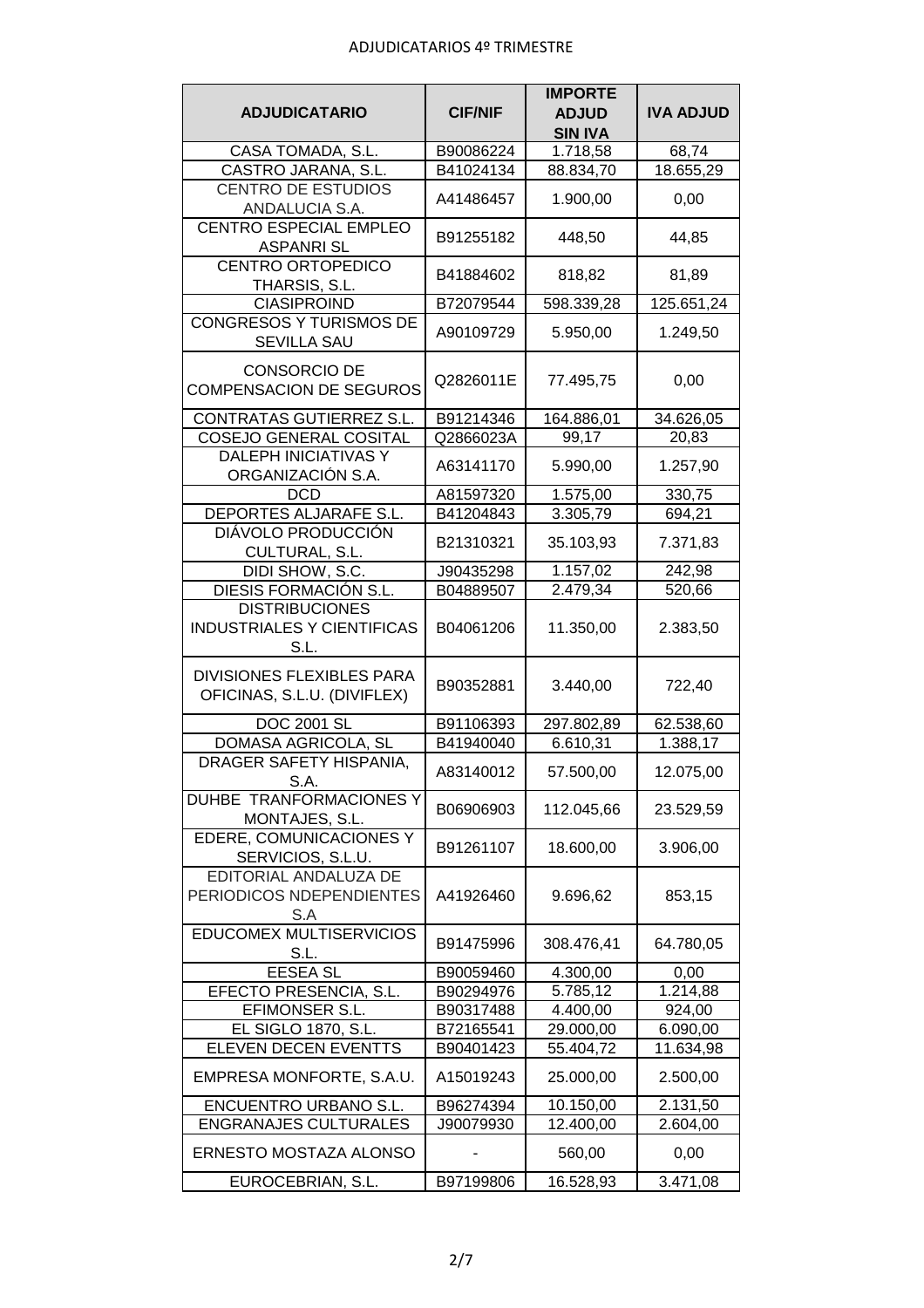| <b>ADJUDICATARIO</b>                                                                    | <b>CIF/NIF</b> | <b>IMPORTE</b><br><b>ADJUD</b><br><b>SIN IVA</b> | <b>IVA ADJUD</b> |
|-----------------------------------------------------------------------------------------|----------------|--------------------------------------------------|------------------|
| <b>EUROPA PRESS</b><br>DELEGACIONES, S.A.                                               | A41606534      | 17.999,00                                        | 3.779,79         |
| <b>EVENTOS OROMANA SPORT</b><br>S.L.                                                    | B90463803      | 69.423,00                                        | 12.729,95        |
| EVENTOS PAREJA, S.L.U.                                                                  | B90220237      | 123.151,31                                       | 25.861,76        |
| EVENTOS, COMUNICACIÓN Y<br>PUBLICIDAD, S.L.U. (KLARSON)                                 | B91961151      | 14.940,00                                        | 3.137,40         |
| EXTERION MEDIA SPAIN, S.A.                                                              | A79816690      | 8.175,00                                         | 1.716,75         |
| FERARENAL, S.L                                                                          | B90476292      | 8.390,79                                         | 1.762,07         |
| FERNANDO MORENO PÉREZ<br>(ALBICO)                                                       |                | 112.990,25                                       | 23.727,97        |
| <b>FERRETERIA JERR</b><br>SUMINISTROS INDUSTRIALES                                      | B91638957      | 6.240,00                                         | 1.310,40         |
| FERRETERIA RAFA S.L.                                                                    | B91176990      | 3.058,85                                         | 642,36           |
| FERRETERÍA XEREZ, S.L.                                                                  | B11668878      | 4.843,29                                         | 1.017,09         |
| FERROVIAL-AGROMAN, S.A.                                                                 | A28019206      | 1.110.184,00                                     | 233.138,64       |
| <b>FICESA</b>                                                                           | A78111481      | 378,27                                           | 79,44            |
| FLOMEYCA, S.A.                                                                          | A80515810      | 3.650,00                                         | 766,50           |
| <b>FORMATO DIGITAL</b><br><b>ACTIVIDADES PUBLICITARIAS,</b><br>S.L.                     | B73751836      | 15.900,80                                        | 3.339,17         |
| <b>FUNDACION CRISTINA HEEREN</b><br>DE ARTE FLAMENCO                                    | G41600800      | 3.000,00                                         | 630,00           |
| <b>FUNDACION INICIATIVA</b><br><b>SOLCIAL</b>                                           | G91316844      | 39.062,17                                        | 8.203,06         |
| FUNDACIÓN ODONTOLOGIA<br>SOCIAL LUIS SEIQUER                                            | G91817924      | 10.000,00                                        | 0,00             |
| <b>FUNDACIÓN SAMU</b>                                                                   | G41914243      | 293.754,20                                       | 0,00             |
| <b>FUSER MANTENIMIENTO</b><br>SERVICIOS INTEGRALES,<br>S.L.U.                           | B91505529      | 29.998,00                                        | 6.299,58         |
| <b>GARDEN VERDEFLORA SL</b>                                                             | B91677450      | 526,75                                           | 52,68            |
| <b>GEOCYL CONSULTORÍA</b>                                                               | B47685847      | 9.395,00                                         | 1.972,95         |
| GERMAN JOSÉ LÓPEZ GALVÁN                                                                |                | 1.450,00                                         | 145,00           |
| <b>GESTION DE ACTUANTES S.L</b>                                                         | B93478196      | 12.396,69                                        | 2.603,31         |
| GESTIÓN DE OBRAS RUDOR,<br>S.L.                                                         | B90047515      | 13.622,70                                        | 2.860,77         |
| <b>GESTIONARTE IMPROVING</b><br>TALENT, S.L.U.                                          | B06513477      | 59.000,00                                        | 12.390,00        |
| <b>GESTORA DE NUEVOS</b><br>PROYECTOS CULTURALES SL                                     | B91624064      | 1.499,61                                         | 314,92           |
| <b>GLOBAL MARKETING PRINT,</b><br>S.L.                                                  | B90114661      | 33.471,08                                        | 7.028,92         |
| <b>GLOBAL SERVICIOS UNION DE</b><br>DISCAPACITADOS PARA EL<br>EMPLEO Y LA FORMACIÓN, SL | B91426718      | 15.426,20                                        | 3.239,50         |
| <b>GOIPE SEVILLA SL</b>                                                                 | B41058801      | 13.493,56                                        | 2.341,86         |
| <b>GRIFFON PRINT, S.L.</b>                                                              | B91985010      | 1.090,00                                         | 228,90           |
| GURUSA AMBIENTAL, S.L.                                                                  | B91989012      | 49.237,83                                        | 10.339,95        |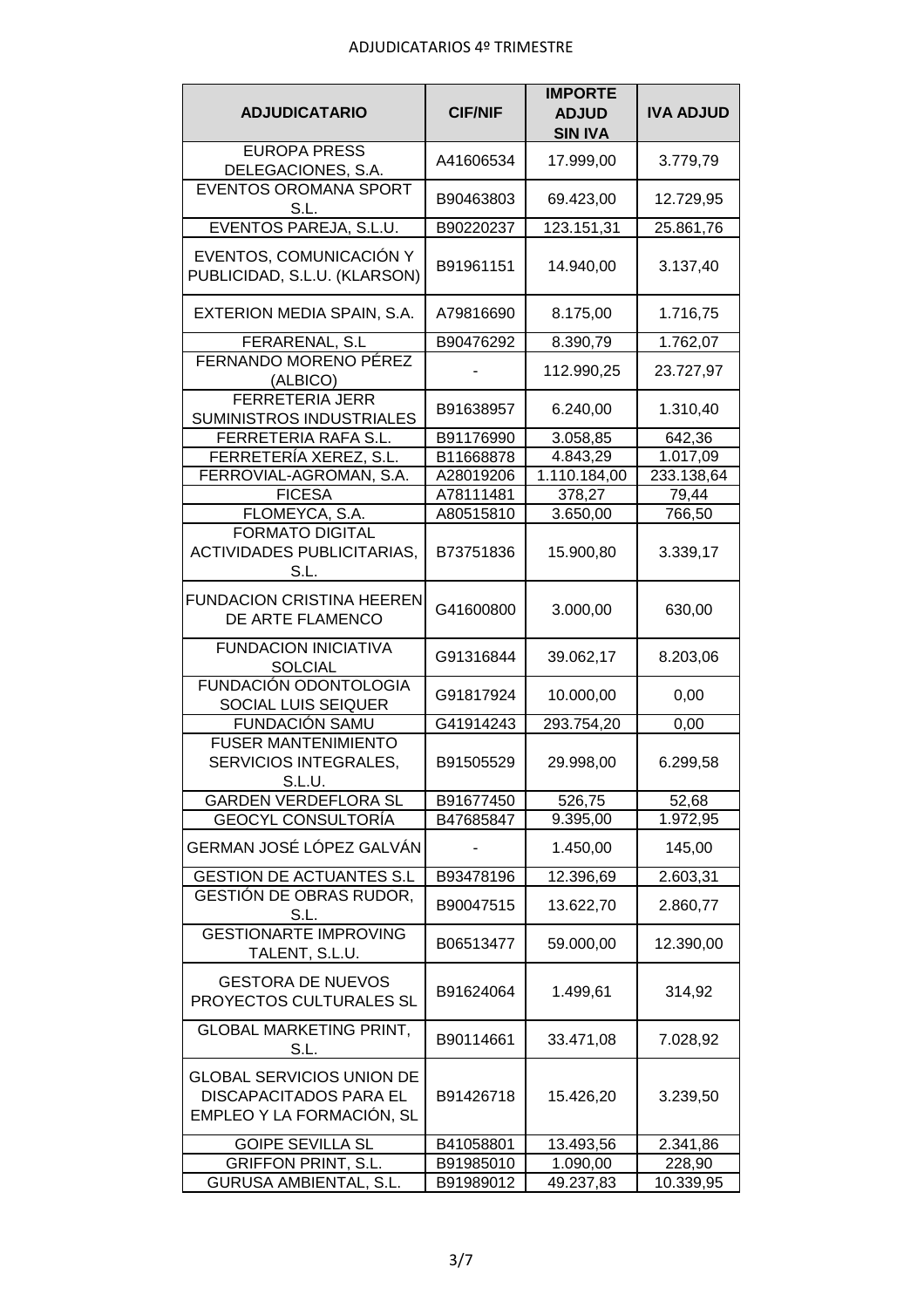| <b>ADJUDICATARIO</b>                                            | <b>CIF/NIF</b> | <b>IMPORTE</b><br><b>ADJUD</b><br><b>SIN IVA</b> | <b>IVA ADJUD</b> |
|-----------------------------------------------------------------|----------------|--------------------------------------------------|------------------|
| <b>HABITAT SERVICIOS</b><br>MEDIOAMBIENTALES, SL                | B91183657      | 15.796,79                                        | 3.317,33         |
| <b>HELIOPOL S.A.</b>                                            | A41043324      | 748.705,78                                       | 157.228,21       |
| HOSPITAL QUIRON SALUD<br><b>INFANTA LUISA, S.A.</b>             | A41262718      | 5.785,12                                         | 1.214,88         |
| <b>IBEROMEDIA ACC, SL</b>                                       | B90019498      | 10.051,08                                        | 2.110,73         |
| <b>IDOM CONSULTING,</b><br>ENGINEERING,<br>ARCHITECTURE, S.A.U. | A48283964      | 400.759,63                                       | 84.159,52        |
| <b>INSTALACIONES Y</b><br>MANTENIMIENTO GARPI, S.L.             | B91687186      | 16.849,64                                        | 3.538,42         |
| INTEMO, S.C                                                     | J91308700      | 12.455,42                                        | 2.615,64         |
| IPRO S.L.                                                       | B91890582      | 94.450,58                                        | 19.834,62        |
| <b>ITINERA ARQUITECTOS SCP</b>                                  | J91604058      | 5.950,00                                         | 1.249,50         |
| <b>ITURRI. S.A.</b>                                             | A41050113      | 86.999,16                                        | 18.269,82        |
| <b>IWAN 21 NETWORKS, SL</b>                                     | B23435563      | 1.456,17                                         | 305,80           |
| JICA ANDALUZA OBRAS Y<br>SERVICIOS S.L                          | B90453127      | 10.879,75                                        | 2.284,75         |
| <b>JOSE CANELA FUENTE</b>                                       |                | 12.727,27                                        | 1.272,73         |
| JOSÉ CERQUERA GÓMEZ                                             |                | 95,04                                            | 19,96            |
| JOSÉ LUÍS FALCÓN PLIEGO                                         |                | 240,00                                           | 0,00             |
| JOSÉ MARÍA ROCA GONZÁLEZ                                        |                | 16.600,00                                        | 3.486,00         |
| <b>JOSE MARIA RODRIGUEZ</b><br><b>GONZALEZ</b>                  |                | 1.500,00                                         | 315,00           |
| <b>JOSE MIGUEL PERNÍA</b><br><b>IGLESIAS</b>                    |                | 75.771,33                                        | 13.443,88        |
| <b>JUAN ANTONIO RODRÍGUEZ</b><br>LÓPEZ (J&A DISTRIBUCIONES)     |                | 557,77                                           | 117,13           |
| <b>JUAN MANUEL SÁNCHEZ</b><br><b>VILLEGAS</b>                   |                | 3.595,04                                         | 754,96           |
| KONICA MINOLTA BUSINESS<br>SOLUTIONS SPAIN, SA                  | A81069197      | 170.388,56                                       | 35.781,59        |
| LA EJECUTORA CULTURAL SL                                        | B90318676      | 12.000,00                                        | 2.520,00         |
| LA SUITE CREACION Y<br><b>GESTION CULTURAL SL</b>               | B91564435      | 9.917,36                                         | 2.082,64         |
| LAERDAL ESPAÑA, S.L.                                            | B80351471      | 11.140,00                                        | 2.339,40         |
| LARA ANDALUCIA, S.A.                                            | A08616724      | 7.629,00                                         | 1.602,09         |
| LÓPEZ SEQUERA PROYECTOS<br>Y OBRAS, S.L.U.                      | B91388660      | 1.311.485,87                                     | 275.412,15       |
| LUCAS ROJAS S.L.                                                | B14930903      | 2.840,60                                         | 596,53           |
| LUGADERO, S.L.                                                  | B90306911      | 2.100,00                                         | 441,00           |
| M2JC INFRAESTURAS, SL                                           | B14977144      | 5.033,58                                         | 1.057,05         |
| M <sup>a</sup> CARMEN MOYA COSANO<br>(MANUFACTURAS MOYA)        |                | 2.478,62                                         | 520,51           |
| MANIGUA S.L.                                                    | B18225003      | 13.000,00                                        | 2.730,00         |
| <b>MANUEL GARCÍA TORRES</b><br>(SURNOISE)                       |                | 31.665,90                                        | 6.649,84         |
| <b>MANUEL ROMERO</b><br>ARQUITECTOS S.L.P                       | B91522078      | 14.650,00                                        | 3.076,50         |
| MAPFRE ESPAÑA COMPAÑIA<br>DE SEGUROS Y REASEGUROS,<br>S.A.      | A28141935      | 1.171,91                                         | 0,00             |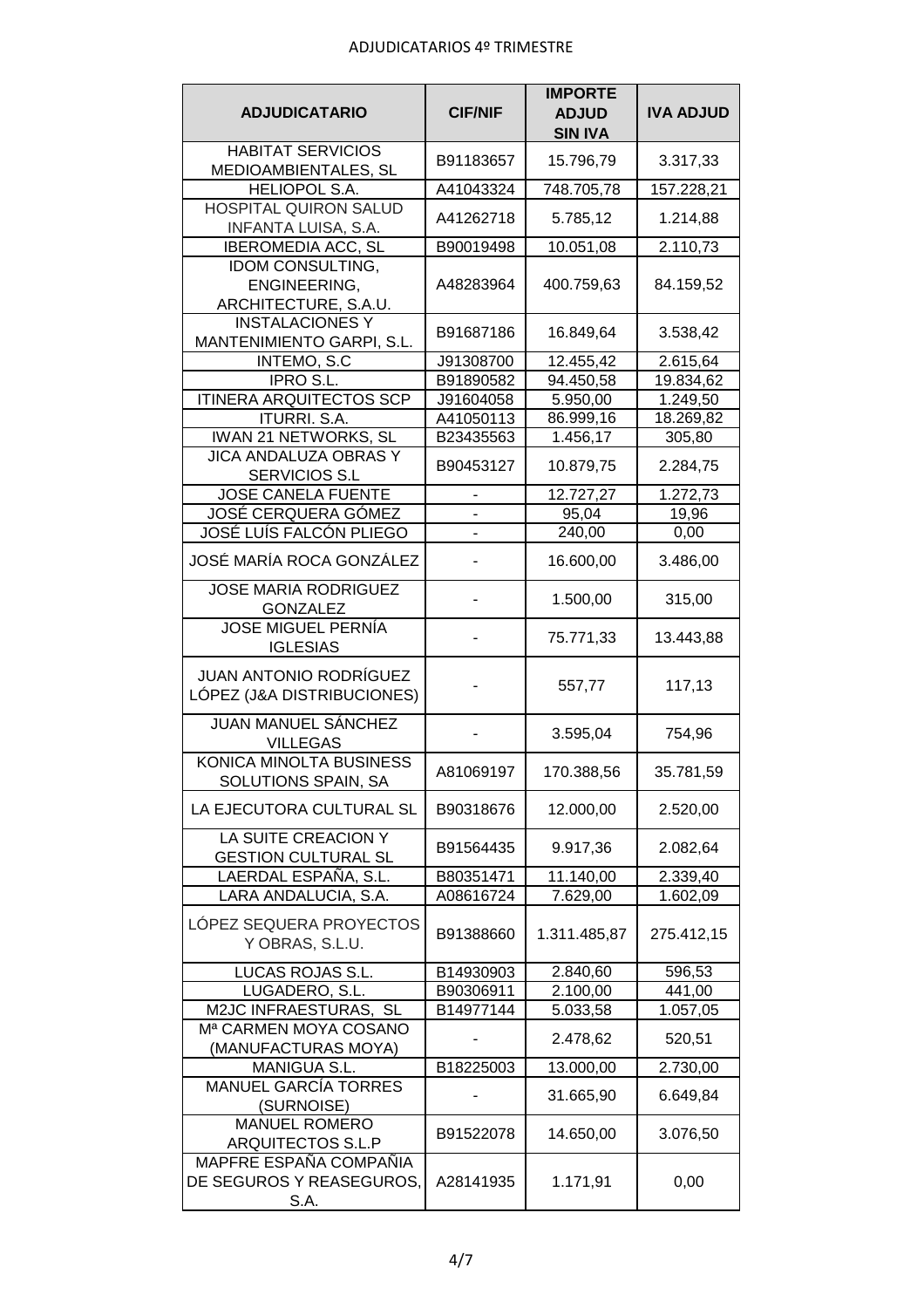| <b>ADJUDICATARIO</b>                                                 | <b>CIF/NIF</b> | <b>IMPORTE</b><br><b>ADJUD</b><br><b>SIN IVA</b> | <b>IVA ADJUD</b> |
|----------------------------------------------------------------------|----------------|--------------------------------------------------|------------------|
| MARANZA DISTRIBUCIONES Y<br>SERVICIOS, S.L.                          | B05381553      | 42.193,05                                        | 8.860,54         |
| MARÍA DEL CARMEN MACÍAS<br><b>BARRAGÁN</b>                           |                | 560,00                                           | 0,00             |
| MARÍN Y ASOCIADOS, S.A.                                              | A41147380      | 9.500,00                                         | 1.995,00         |
| MARTINEZ & GIOVANNI, S.L.                                            | B91891218      | 25.902,08                                        | 5.439,44         |
| MENARINI DIAGNOSTICOS S.A.                                           | A08534638      | 2.975,20                                         | 624,80           |
| META4 SPAIN, S.A.                                                    | A80125065      | 50.034,62                                        | 10.507,27        |
| MICROARQUITECTURA, S.L.                                              | B60760386      | 46.698,53                                        | 9.806,69         |
| MICROLIBRE PRODUCCIONES<br>S.L.                                      | B91943316      | 86.469,75                                        | 18.158,65        |
| MIGUEL BORREGO MARTIN                                                |                | 3.636,36                                         | 363,64           |
| MIRIAM COMET DONOSO                                                  |                | 1.990,11                                         | 0,00             |
| MONTALVO Y SANZ S.L.                                                 | B45615960      | 3.540,48                                         | 743,50           |
| MUESTRATE EVENTOS S.L.                                               | B90348855      | 29.684,50                                        | 6.233,75         |
| MUPE DESARROLLO SL                                                   | B01700590      | 6.000,00                                         | 1.260,00         |
| NAZAREST-PARK S.L.                                                   | B91799429      | 20.323,06                                        | 4.267,84         |
| NEWFOCO S.L.                                                         | B91346890      | 115.000,64                                       | 24.150,13        |
| NOLETIA S.L.                                                         | B91446815      | 9.100,00                                         | 1.911,00         |
| OBRA CIVIL Y CONSTRUCCION<br><b>ECOAN</b>                            | B90270521      | 161.800,00                                       | 33.978,00        |
| OEDIM SOLUCIONES DE<br><b>IMPRESIÓN SLU</b>                          | B02968857      | 253,98                                           | 53,34            |
| OFILINGUA, S.L.                                                      | B18244301      | 2.066,12                                         | 433,89           |
| ORACLE IBÉRICA, S.R.L.                                               | B78361482      | 13.284,91                                        | 2.789,83         |
| ORIENS GESTION CULTURAL                                              | F91630475      | 27.527,00                                        | 2.630,67         |
| ORTOPEDIA CANALEJAS<br><b>AUDIFONOS</b>                              | B41760281      | 68,02                                            | 14,28            |
| PASARELA, S.L.                                                       | B41106956      | 9.000,00                                         | 1.890,00         |
| PEDREGOSA S.L.                                                       | B41501388      | 150.194,34                                       | 31.540,82        |
| PENINSULAR DE OBRA CIVIL Y<br>EDIFICACIÓN, SL                        | B90000258      | 173.432,95                                       | 27.017,04        |
| <b>PLAYGRUP SL</b>                                                   | B90089616      | 23.140,50                                        | 4.859,50         |
| PORTICOR INNOVACIONES S.L.                                           | B91221705      | 100.072,62                                       | 21.015,25        |
| POSTIGO RESTAURACIÓN, S.L.                                           | B91277640      | 5.450,00                                         | 545,00           |
| PRODUCTORA RCR 2001 SL                                               | B91148882      | 6.000,00                                         | 1.260,00         |
| QUERALTO DIVISIÓN ÓPTICA Y<br>ORTOPEDIA, S.L.                        | B41933466      | 237,60                                           | 49,90            |
| QUERCUS XXI, CONSULTORÍA<br>DE EMPRESAS S.L.                         | B90144544      | 11.109,28                                        | 2.332,95         |
| RADIO POPULAR S.A.<br><b>CADENAS DE ONDAS</b><br>POPULARES ESPAÑOLAS | A28281368      | 1.900,84                                         | 399,18           |
| RECAUCHUTADOS CORDOBA-<br>SEVILLA, S.L.                              | B14081780      | 25.000,00                                        | 5.250,00         |
| <b>RECUPERADOS DE</b><br>RECICLADOS ARCOS                            | B41767997      | 32.845,48                                        | 6.897,55         |
| RENTA DE MAQUINARIA, S.A.U.                                          | B41117078      | 186.257,81                                       | 39.114,14        |
| RIEMPO, S.L.U.                                                       | B45380888      | 3.325,00                                         | 698,25           |
| RISO IBÉRICA, SAU                                                    | A60229168      | 44.740,00                                        | 9.395,40         |
| RUNITEK INGENIEROS, SLP                                              | B74342817      | 1.160,00                                         | 243,60           |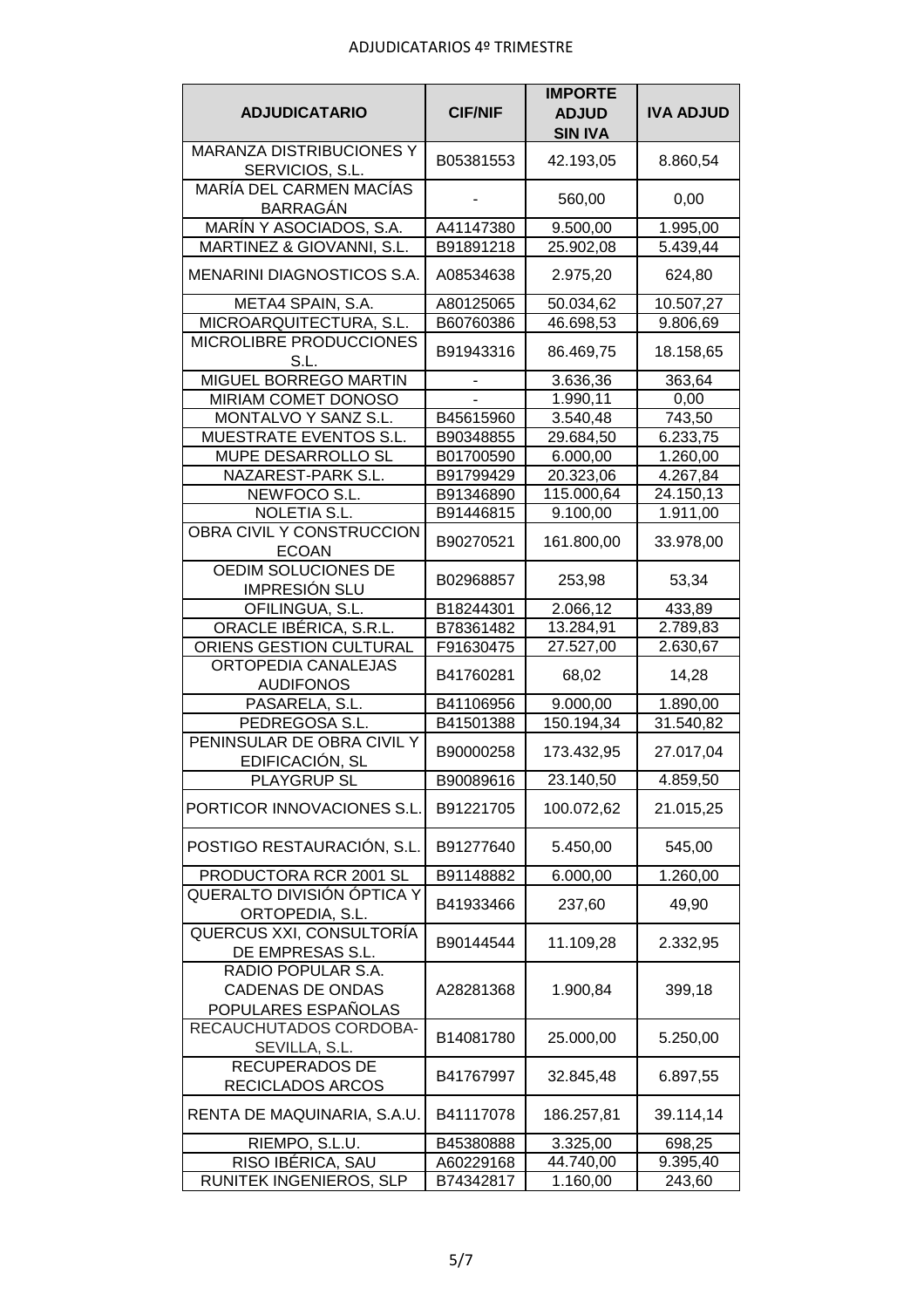| <b>ADJUDICATARIO</b>                                           | <b>CIF/NIF</b> | <b>IMPORTE</b><br><b>ADJUD</b><br><b>SIN IVA</b> | <b>IVA ADJUD</b> |
|----------------------------------------------------------------|----------------|--------------------------------------------------|------------------|
| RUTESA SUMINISTROS Y<br>SERVICIOS, SL                          | B11735958      | 413.223,14                                       | 86.776,86        |
| <b>SALUC REGALOS</b><br>PUBLICITARIOS, S.L.                    | B45354081      | 10.760,00                                        | 2.259,60         |
| <b>SEARO SERVICIOS</b><br>GENERALES, S.L.                      | B91813352      | 102.616,93                                       | 21.549,55        |
| SECURITY GROUP AREA 10<br>S.L.                                 | B72317613      | 37.500,00                                        | 7.875,00         |
| <b>SEMIC SERVICIOS</b><br>MICROINFORMÁTICA, S.A.               | A25027145      | 1.508,00                                         | 316,68           |
| SEÑALIZACIONES JICA<br>ANDALUZA S.L                            | B41637836      | 57.807,77                                        | 12.139,63        |
| SERVICIOS GARMO, S.L.                                          | B23305683      | 288,44                                           | 60,57            |
| SOCIEDAD ESPAÑOLA DE<br>RADIODIFUSIÓN, S.L.                    | B28016970      | 2.619,20                                         | 550,03           |
| SPECIALIST COMPUTER<br>CENTRES, S.L. (SCC)                     | B81644387      | 4.200,00                                         | 882,00           |
| <b>SUMINISTRO PARA LA</b><br><b>GANADERIA Y MASCOTAS, SLL</b>  | B90460056      | 2.604,28                                         | 546,90           |
| SUMINISTROS FERGO, SL                                          | B41239989      | 890,00                                           | 186,90           |
| <b>SUMINISTROS INDUSTRIALES</b><br>LOS HERBEROS S.L.           | B91654228      | 23.051,33                                        | 4.840,78         |
| SUN SAILS CHARTER, SL                                          | B41830415      | 5.899,00                                         | 1.238,79         |
| <b>SURTRUCK S.L.</b>                                           | B91689661      | 17.193,84                                        | 3.610,71         |
| SYRSA AUTOMOCION, S.L.                                         | B91364737      | 40.000,00                                        | 8.400,00         |
| TALLERES SERCOIN, S.L.                                         | B80218092      | 12.770,23                                        | 2.681,75         |
| TARGET TECNOLOGÍA, S.A.                                        | A81505752      | 21.244,00                                        | 4.461,24         |
| TEATRO DEL BARRIO, SOC.<br>COP. MAD. DE<br><b>CONSUMIDORES</b> | F86997384      | 2.950,00                                         | 619,50           |
| TECHFRIENDLY S.L.                                              | B95886206      | 4.590,00                                         | 963,90           |
| TL COPIERS, S.L.                                               | B41664749      | 18.800,00                                        | 3.948,00         |
| TODO CAMPO DEL SUR S.L.                                        | B41883976      | 7.700,00                                         | 1.617,00         |
| TRILLO COMUNICACIÓN<br>VISUAL, SLU                             | B41871609      | 350,00                                           | 73,50            |
| UNEI INICIATIVA SOCIAL, S.L.U.                                 | B41610825      | 29.878,82                                        | 6.274,55         |
| UNIDAD EDITORIAL, S.A.                                         | A79102331      | 1.143,14                                         | 45,73            |
| <b>UNIPREX SAU</b>                                             | A28782936      | 1.860,00                                         | 390,60           |
| URBAN TECNOLOGY SA                                             | B90164443      | 9.900,00                                         | 2.079,00         |
| USP, UNIFORMIDAD Y<br>SUMINISTROS DE<br>PROTECCIÓN, S.L.       | B82940040      | 29.610,00                                        | 6.218,10         |
| UTE AVANZASOLUTIONS &<br>PROYECTS, S.L.- ORVI<br>SOTOLOR, S.L. | U67710277      | 865.447,55                                       | 181.743,99       |
| UTRE MULTIGESTION SL                                           | B91792473      | 40.317,71                                        | 8.466,72         |
| VAYA QUE ARTE<br><b>ENTERTEIMENT S.L.</b>                      | B01830900      | 1.000,00                                         | 210,00           |
| <b>VAZMOREX SL</b>                                             | B41722109      | 26.901,00                                        | 5.649,21         |
| VIENTO SUR TEATRO, S.L.                                        | B91883934      | 8.750,00                                         | 1.837,50         |
| <b>VISTALEGRE SUMINITRO</b><br>INTEGRAL A OFICINA S.L.         | B14404065      | 16.540,00                                        | 3.473,40         |
| VIVA SEVILLA S.L.                                              | B91931527      | 1.800,00                                         | 378,00           |